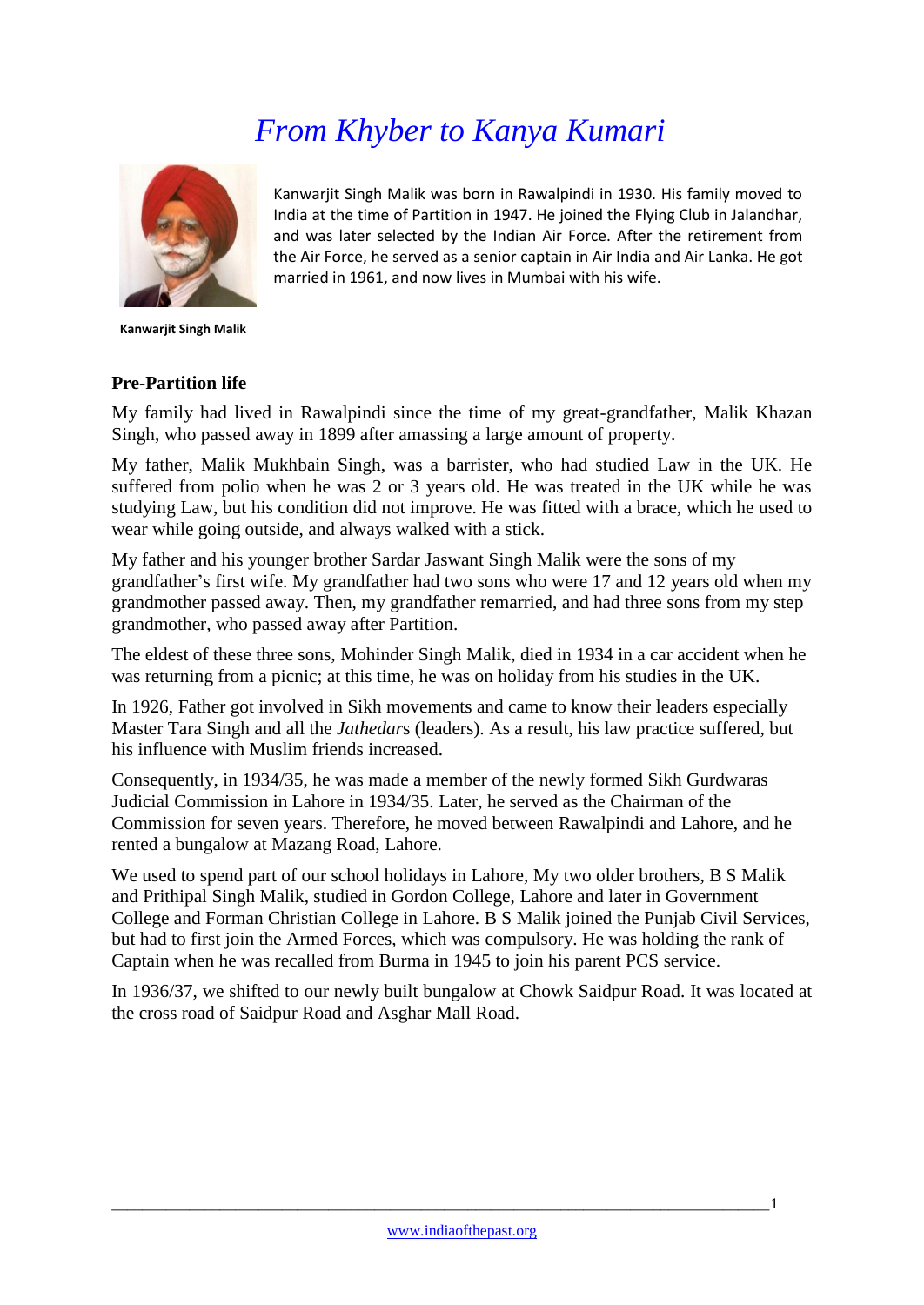

I studied in Presentation Convent School in Cantonment, Singh Sabha School in Raja Bazar, Khalsa School near Bani Mai Veeran on Saidpur Road, and finally up to 10th class in Khalsa High School (now Muslim High School) near our bungalow.

During his Law studies in the UK, my father befriended many well-known personalities of that time. Pandit Nehru, Veer Savarkar, Dr. Kitchlew, Sir Sikandar Hayat Khan and so many other people were his contemporaries. So were the sons of the Sultans of Turkey who wanted to take him to Turkey and make him a Judge there (he used to tell us that he might have become a Muslim or have been killed during the revolution in Turkey). He was also the secretary of the students' *Majlis* in the UK.

Sir Sikandar Hayat, Nawab Muzaffar Khan and so many other prominent Muslims of at that time were his friends, and were regular visitors to our house at Mazang Road, in Lahore. Once Sir Sikandar Hayat (the Premier of undivided Punjab) visited us in Lahore, and gave me Rs. 5 to buy kites and reels. My father used to settle disputes of nearby Muslim villages; his word was final, such was his influence, even though he was not a Muslim.

My father was also a Judge in the Princely State of Kapurthala. Due to too much work, he fell sick in Kapurthala, and returned to Rawalpindi in 1947.

In 1947, my parents, two of my brothers and I were in Rawalpindi and Lahore. I was a tenth grade student at that time. In March 1947, my eldest brother was posted as a 1st Class Magistrate in Cambellpore (Attock), after serving in Pindi and Muzaffargarh. In April 1947, he got married to Nirankari Baba Hara Singhji's youngest daughter, Balwant Kaur.

We had a peaceful, prosperous life with friends from all communities.

# **Troubles start**

Communal riots broke out in Rawalpindi and neighbouring areas in March 1947. At this time, I remember seeing fires throughout the city from the roof of my home. Many people were killed, and many women were raped in the riots. Some parents killed their daughters to avoid dishonour, and some older women jumped into wells when their homes were set on fire.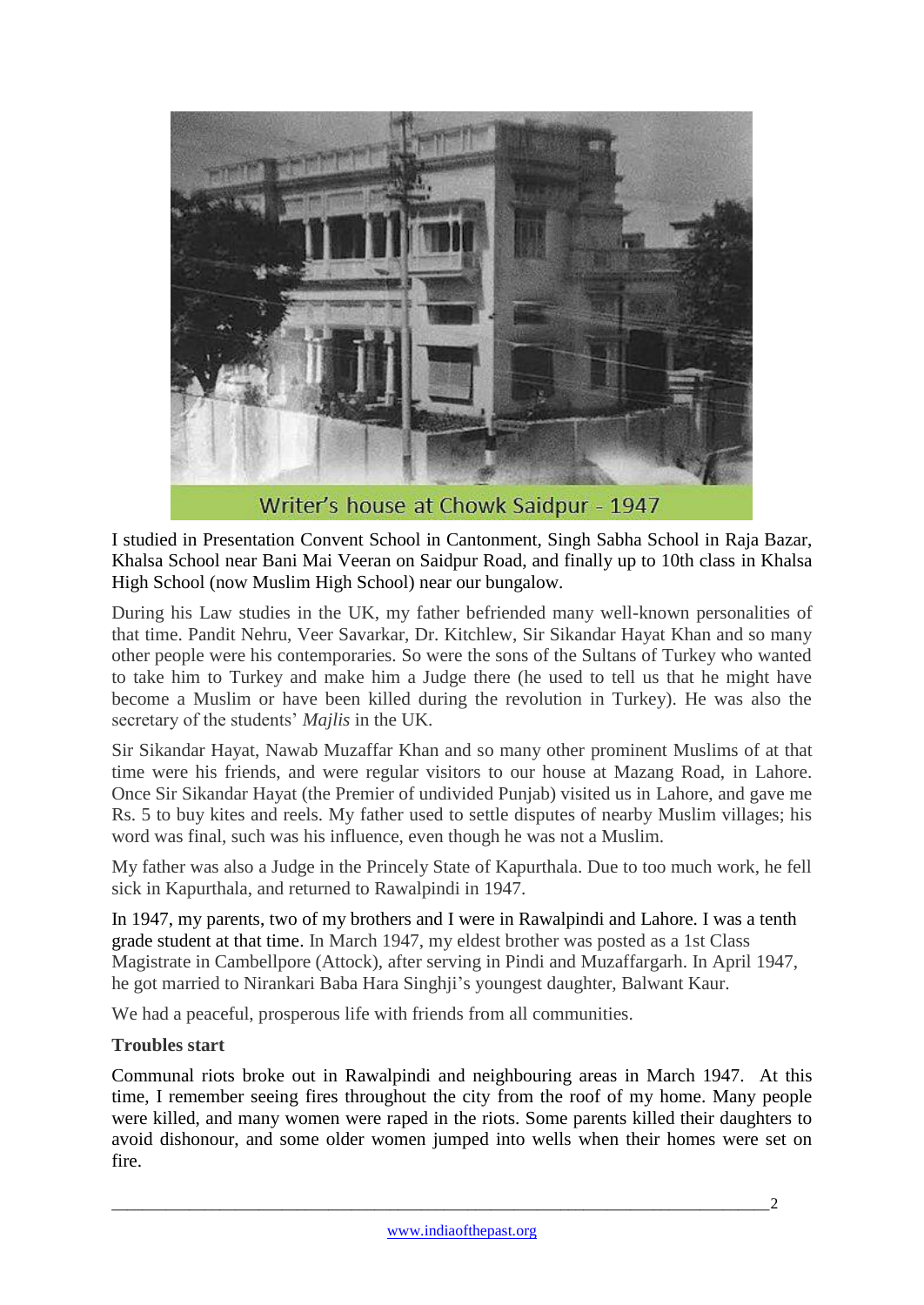However, the leaders did not learn from this, and the same scenes were repeated in August 1947. We became *Azaad* but none of the leaders on any side cared about the hardships and havoc that the people were facing.

School exams to be held in March 1947 were postponed to August 1947, and were never actually held.

In March 1947, when it was clear that you could be killed in riots, the ladies of our locality, along with children, came over to our bungalow thinking it will get over in a day or two. The men stayed back to guard their properties. Both Hindu and Sikh families came over, bringing vegetables or *dals* for cooking. Our home took on the atmosphere of a *langar*.

A day later, we heard reports that a big mob from nearby villages was heading towards our bungalow from the *bani* side. My father was recovering from his illness. But, he asked to be taken to the roadside. In spite of my mother's protests, he sat in a chair in front of our gate on Saidpur road. I stood near my father.

The mob appeared soon. Father sat there, facing them. On seeing my father, the sloganshouting mob stopped and became quiet, Father recognized some of them, and called them over. He said, "*Sharam karo*, (have some sense of shame) where are you going with this mob?"

The leaders put their heads down, and vowed not to shout and create any mischief. They said that they were concerned that Hindu/Sikhs were going to torch the Jama Masjid. Then, they left.

This whole week was terrible.

#### **Leaving for India**

When Partition was announced in June 1947, my father did not want to leave Pindi. But, by early August 1947, it was clear that we were not safe in Pindi. My father was advised by his Muslim friends to leave Pindi.

On 11 August 1947, my mother, her three sons living in Pindi, including me, and my eldest brother's newly wedded wife, left for India by the Frontier Mail. We had with us one Sikh servant from Poonch (Kashmir).

Our baggage consisted of cooking utensils, some cutlery and crockery, one trunk each of Summer/winter clothes. We had bedding material in hold-all rolls.

We reached Saharanpur early morning next day. Then, we took a bus to Mussoorie. My father's younger brother, Jaswant Singh Malik, who was employed in Ahmedabad as Chief Municipal Engineer, had rented a bungalow for the season on top of Gun Hill, Mussoorie. My uncle was well known amongst the Sindhi families of pre-partition Karachi. In Ahmedabad, he was well known to Mr. H. M. Patel, Mr. G. V. Mavalankar, and through them to Sardar Patel. Just two days later, his leave finished, and he went back to Ahmedabad.

Along with us, there were three other families of close relations. It used to be great fun for the children. Little did we know that what we brought from Pindi would be the only thing we would ever get from our Pindi home.

My eldest brother, B. S. Malik, stayed behind in Campbellpore.

My father stayed behind in Pindi. He wanted to attend Court in Lahore on 14 August 1947, as he was the Chairman of Sikh Gurdwaras Judicial Commission. He boarded the Frontier Mail at Rawalpindi on the night of August 13. When he got down from the train in Lahore on 14